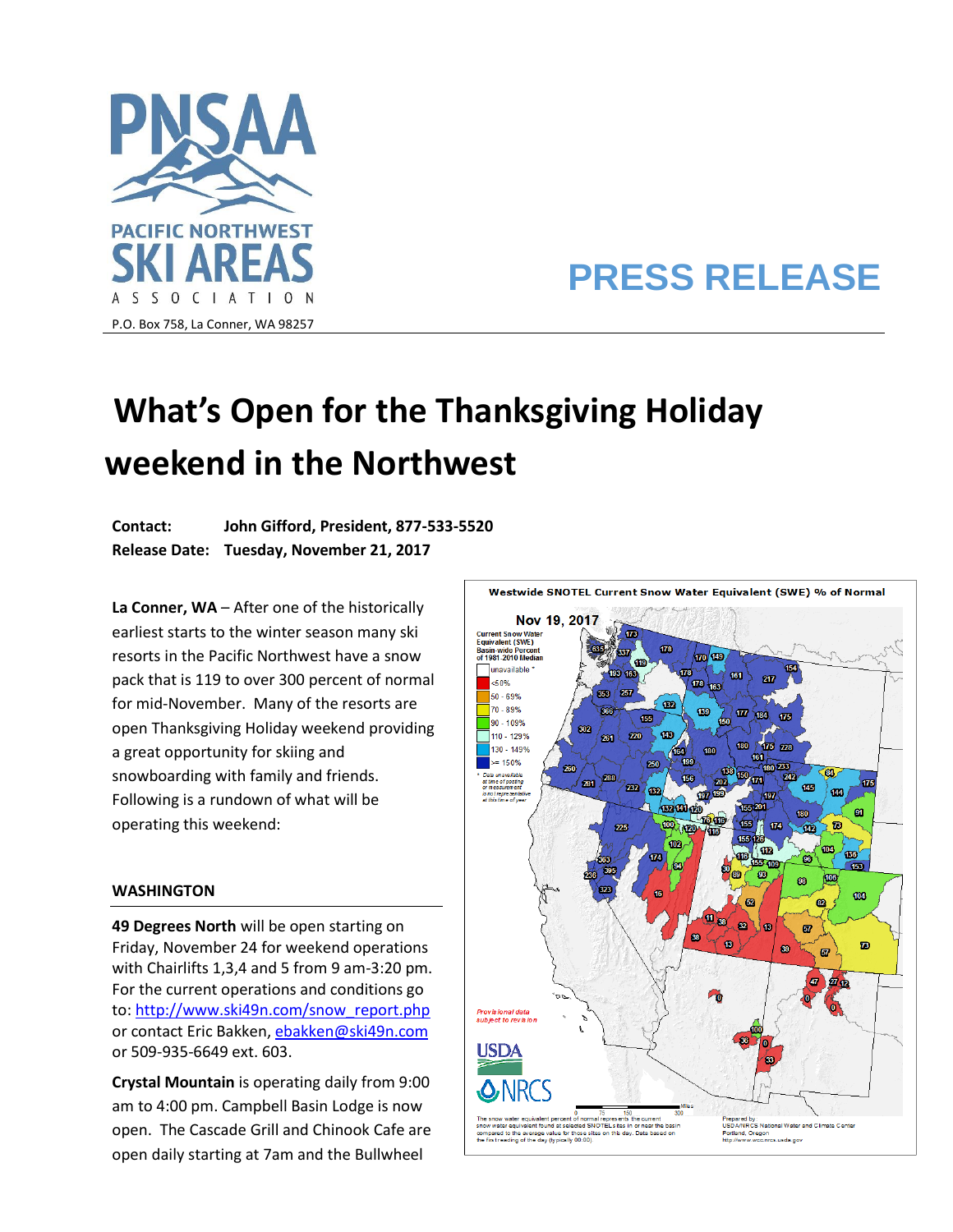Bar & Restaurant opens at 10:30am. The Summit House will open Friday, November 24. For the current operations and conditions go to[: https://crystalmountainresort.com/the-mountain/current-conditions/](https://crystalmountainresort.com/the-mountain/current-conditions/) or contact Tiana Anderson, 360-663-3012 or [tiana@skicrystal.com.](mailto:tiana@skicrystal.com)

**Mission Ridge** will reopen re-open Friday, November 24 through Sunday, November 26, 9 am-4 pm with Chairs 1 and 2 as well as the Pika Peak rope tow scheduled for operation. For up-to-date conditions and operations go to<https://www.missionridge.com/snow-report> or contact Tony Hickock, [ahickok@missionridge.com](mailto:ahickok@missionridge.com) or 509-588-9404.

**Mt Baker** is operating on a normal daily schedule 9 am to 3:30 pm and will be in full operation Thursday, November 23 through Sunday, November 26. For more information go to [https://www.mtbaker.us/snow](https://www.mtbaker.us/snow-report)[report](https://www.mtbaker.us/snow-report) or contact Amy Trowbridge, [amy@mtbaker.us](mailto:amy@mtbaker.us) or 360-734-6771.

**Mt Spokane Ski & Snowboard Park** opened Friday, November 24 through Sunday, November 26, 9 am to 4 pm with 10 groomed runs and terrain park features. Chairs 2, 3, & 5 will be operating. For more details about operations and conditions go to<http://www.mtspokane.com/snowreport> or contact Brenda McQuarrie, [brenda@mtspokane.com](mailto:brenda@mtspokane.com) or 509-238-7011.

**Stevens Pass Mountain Resort** will reopen on Friday, November 24, conditions permitting. For more operations and conditions information go to<https://www.stevenspass.com/site> or contact Chris Danforth, [christopher.danforth@stevenspass.com](mailto:christopher.danforth@stevenspass.com) or 206-812-7856.

**White Pass** will reopen on Thanksgiving Day, November 23 for daily operation, conditions permitting. For conditions and operation updates visit [www.skiwhitepass.com](http://www.skiwhitepass.com/) or contact Kathleen Goyette, [kat@skiwhitepass.com](mailto:kat@skiwhitepass.com) or 509-945-3189.

## **OREGON**

**Mt Bachelor** will reopen Friday, November 24 with West Village base area services. Conditions permitting operating lifts are planned to be: Pine Marten, Sunshine Accelerator, Skyliner and Sunrise. For more information on operations and conditions go to <http://www.mtbachelor.com/conditions-report/> or contact Drew Jackson, [djackson@mtbachelor.com](mailto:djackson@mtbachelor.com) or 541-693-0953.

**Mt Hood Meadows** will reopen for daily operations beginning Friday, November 24. For more about operations and conditions go t[o https://www.skihood.com/the-mountain/conditions](https://www.skihood.com/the-mountain/conditions) or contact Dave Tragethon[, Dave.Tragethon@skihood.com](mailto:Dave.Tragethon@skihood.com) or call 971-373-8111.

**Mt Hood Skibowl** will offer Day Tubing 10am - 4pm Saturday and Sunday with Cosmic Tubing 5pm - 11pm on Saturday. For additional details go to [www.skibowl.com](http://www.skibowl.com/) or contact Karen Norton[, knorton@skibowl.com](mailto:knorton@skibowl.com) or 971.274.3165.

**Timberline** is operating lifts 7 days a week from 9am-4pm, conditions permitting. For more details and conditions go to[: http://www.timberlinelodge.com/conditions/](http://www.timberlinelodge.com/conditions/) or contact John Burton, [jburton@timberlinelodge.com,](mailto:jburton@timberlinelodge.com) (503) 272-3345.